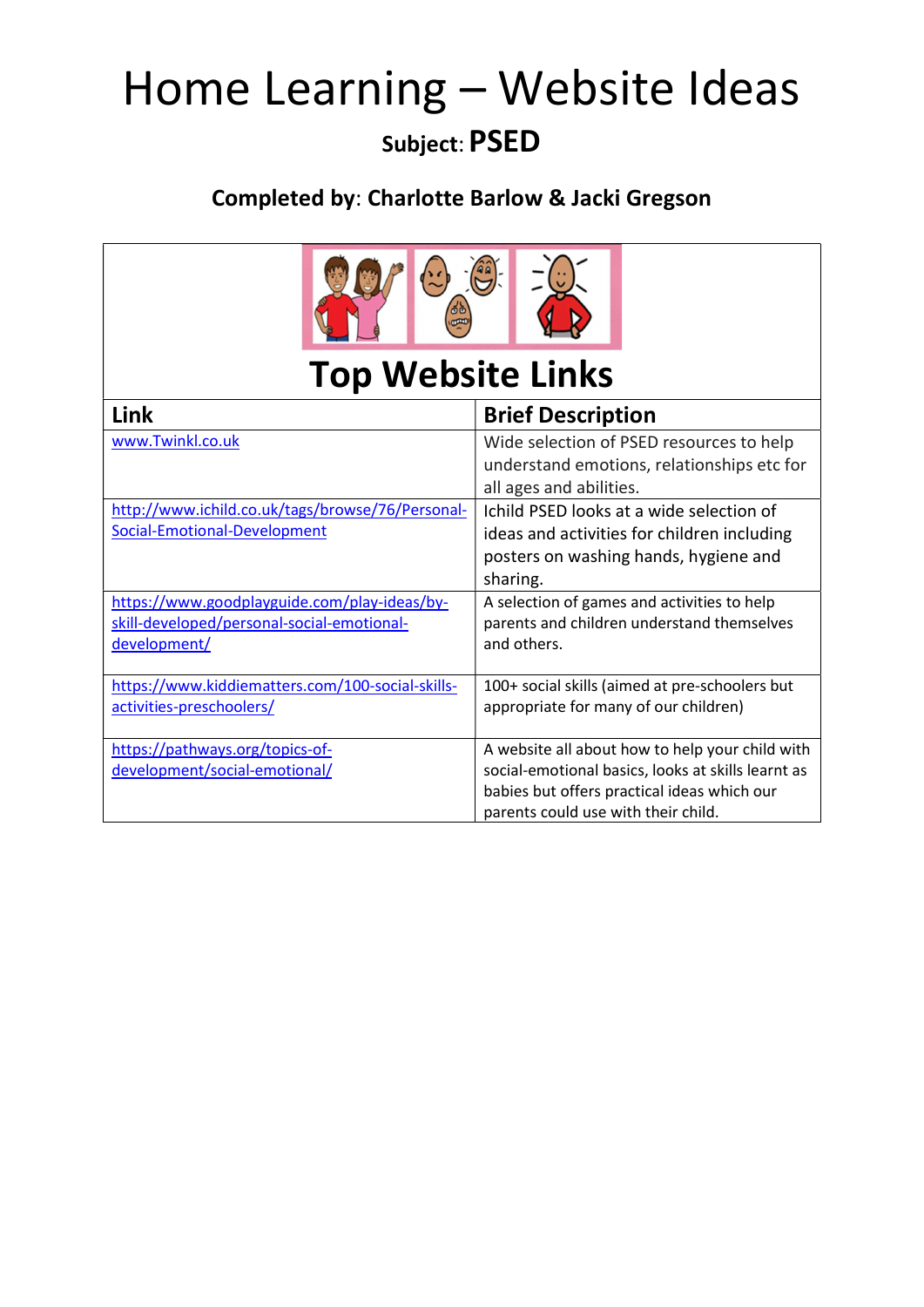# Home Learning – Website Ideas

#### Subject: PSED

#### Completed by: Charlotte Barlow & Jacki Gregson